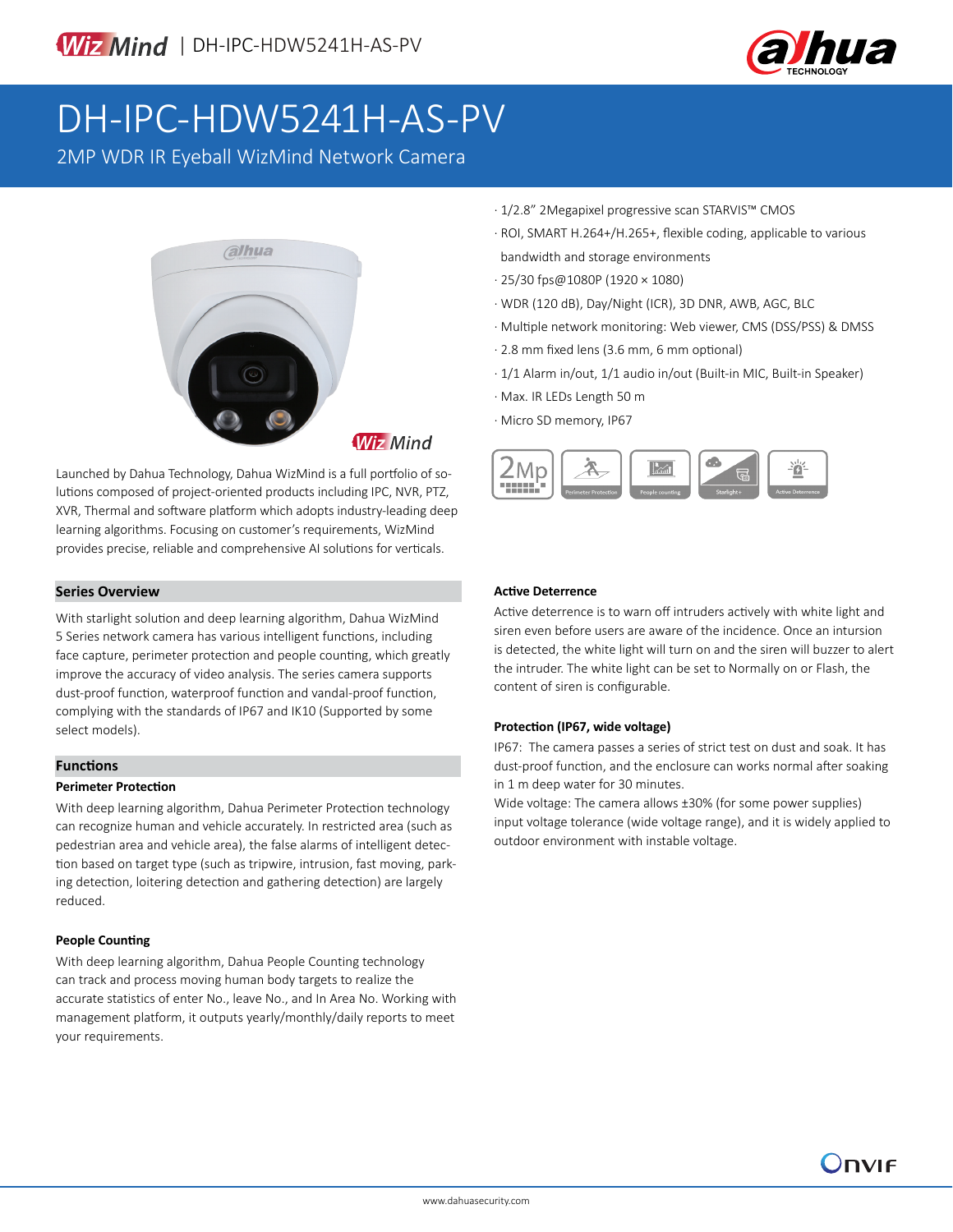# Wiz Mind | DH-IPC-HDW5241H-AS-PV

# **Technical Specification**

#### Camera

| Camera                       |                   |                                                                                                                                                                                                                                                                                                                                                                                         |                                               |           |          |  |
|------------------------------|-------------------|-----------------------------------------------------------------------------------------------------------------------------------------------------------------------------------------------------------------------------------------------------------------------------------------------------------------------------------------------------------------------------------------|-----------------------------------------------|-----------|----------|--|
| Image Sensor                 |                   | 1/2.8" 2Megapixel progressive scan STARVIS™ CMOS                                                                                                                                                                                                                                                                                                                                        |                                               |           |          |  |
| Max. Resolution              |                   | 1920 (H) × 1080 (V)                                                                                                                                                                                                                                                                                                                                                                     |                                               |           |          |  |
| RAM/ROM                      |                   |                                                                                                                                                                                                                                                                                                                                                                                         | 512 MB/128 MB                                 |           |          |  |
| Scanning System              |                   | Progressive                                                                                                                                                                                                                                                                                                                                                                             |                                               |           |          |  |
| Electronic Shutter Speed     |                   | Auto/Manual, 1/3 s-1/100000 s                                                                                                                                                                                                                                                                                                                                                           |                                               |           |          |  |
| S/N Ratio                    |                   | > 56 dB                                                                                                                                                                                                                                                                                                                                                                                 |                                               |           |          |  |
| Minimum Illumination         |                   | 0.002 Lux@F1.6                                                                                                                                                                                                                                                                                                                                                                          |                                               |           |          |  |
| <b>Illumination Distance</b> |                   | Distance up to 50 m (164 ft)                                                                                                                                                                                                                                                                                                                                                            |                                               |           |          |  |
| Illuminator On/Off Control   |                   | Auto/Manual                                                                                                                                                                                                                                                                                                                                                                             |                                               |           |          |  |
| Illuminator Number           |                   | 1 IR, 1 LED                                                                                                                                                                                                                                                                                                                                                                             |                                               |           |          |  |
| Lens                         |                   |                                                                                                                                                                                                                                                                                                                                                                                         |                                               |           |          |  |
| Lens Type                    |                   | Fixed-focal                                                                                                                                                                                                                                                                                                                                                                             |                                               |           |          |  |
| Mount Type                   |                   | Board-in                                                                                                                                                                                                                                                                                                                                                                                |                                               |           |          |  |
| Focal Length                 |                   | 2.8 mm, 3.6 mm, 6.0 mm                                                                                                                                                                                                                                                                                                                                                                  |                                               |           |          |  |
| Max. Aperture                |                   | F1.6                                                                                                                                                                                                                                                                                                                                                                                    |                                               |           |          |  |
| Angle of View                |                   | H: 106°, V: 57°/H: 87°, V: 46°/H: 53°, V: 30°                                                                                                                                                                                                                                                                                                                                           |                                               |           |          |  |
| Aperture Type                |                   | Fixed                                                                                                                                                                                                                                                                                                                                                                                   |                                               |           |          |  |
| Close Focus Distance         |                   |                                                                                                                                                                                                                                                                                                                                                                                         | 0.6 m (1.97 ft)/1.2 m(3.94 ft)/2.5 m(8.20 ft) |           |          |  |
|                              | Lens              | Detect                                                                                                                                                                                                                                                                                                                                                                                  | Observe                                       | Recognize | Identify |  |
| <b>DORI Distance</b>         | 2.8 <sub>mm</sub> | 39m(128ft)                                                                                                                                                                                                                                                                                                                                                                              | 15m(49ft)                                     | 8m(26ft)  | 4m(13ft) |  |
|                              | 3.6mm             | 55m(180ft)                                                                                                                                                                                                                                                                                                                                                                              | 22m(72ft)                                     | 11m(36ft) | 6m(20ft) |  |
|                              | 6.0 <sub>mm</sub> | 83m(272ft)                                                                                                                                                                                                                                                                                                                                                                              | 33m(108ft)                                    | 17m(56ft) | 8m(26ft) |  |
| Pan/Tilt/Rotation            |                   |                                                                                                                                                                                                                                                                                                                                                                                         |                                               |           |          |  |
| Pan/Tilt/Rotation Range      |                   |                                                                                                                                                                                                                                                                                                                                                                                         | Pan: 0°-360°; Tilt: 0°-78°; Rotation: 0°-360° |           |          |  |
| Artificial Intelligence      |                   |                                                                                                                                                                                                                                                                                                                                                                                         |                                               |           |          |  |
| Perimeter Protection         |                   | Tripwire; intrusion; fast moving (the three functions<br>support the classification and accurate detection<br>of vehicle and human); loitering detection; people<br>gathering; parking detection                                                                                                                                                                                        |                                               |           |          |  |
| People Counting              |                   | Support the counting of enter number, leave<br>number, and pass number, and displaying and<br>outputting yearly/monthly/daily reports.<br>Support the counting of number in area, and 4 rules<br>configuration. Count number of people or stay time<br>and link alarm.<br>Support queue management, and 4 rules<br>configuration. Count number of people or stay time<br>and link alarm |                                               |           |          |  |
| General Intelligence         |                   |                                                                                                                                                                                                                                                                                                                                                                                         |                                               |           |          |  |
| Event Trigger                |                   | Motion detection, Video tampering, Scene<br>changing, Network disconnection, IP address<br>conflict, Illegal Access, Storage anomaly                                                                                                                                                                                                                                                    |                                               |           |          |  |

General Intelligence **Object Abandoned/Missing** 

| Heat Map                    | Yes                                                                                                                                                                                                                                                                                                                                                                                                                                                                                                                                               |
|-----------------------------|---------------------------------------------------------------------------------------------------------------------------------------------------------------------------------------------------------------------------------------------------------------------------------------------------------------------------------------------------------------------------------------------------------------------------------------------------------------------------------------------------------------------------------------------------|
| Video                       |                                                                                                                                                                                                                                                                                                                                                                                                                                                                                                                                                   |
| Compression                 | H.265, H.264, H.264B, H.264H,<br>MJPEG (only supported by sub stream)                                                                                                                                                                                                                                                                                                                                                                                                                                                                             |
| Smart Codec                 | Smart H.265+/ Smart H.264+                                                                                                                                                                                                                                                                                                                                                                                                                                                                                                                        |
| <b>Streaming Capability</b> | 3 Streams                                                                                                                                                                                                                                                                                                                                                                                                                                                                                                                                         |
| Resolution                  | 1080P (1920 × 1080)/1.3M (1280 × 960)/720P (1280<br>× 720)/D1 (704 × 576/704 × 480)/VGA (640 × 480)/<br>CIF (352 × 288/352 × 240)                                                                                                                                                                                                                                                                                                                                                                                                                 |
|                             | Main Stream: 1080P (1 fps-25/30 fps)                                                                                                                                                                                                                                                                                                                                                                                                                                                                                                              |
| Frame Rate                  | Sub Stream: D1 (1 fps-25/30 fps)                                                                                                                                                                                                                                                                                                                                                                                                                                                                                                                  |
|                             | Third Stream: 1080P (1 fps-6 fps)                                                                                                                                                                                                                                                                                                                                                                                                                                                                                                                 |
| <b>Bit Rate Control</b>     | CBR/VBR                                                                                                                                                                                                                                                                                                                                                                                                                                                                                                                                           |
| <b>Bit Rate</b>             | H.264: 32 Kbps-8192 Kbps<br>H.265: 19 Kbps-7424 Kbps                                                                                                                                                                                                                                                                                                                                                                                                                                                                                              |
| Day/Night                   | Auto (ICR)/Color/B/W                                                                                                                                                                                                                                                                                                                                                                                                                                                                                                                              |
| <b>BLC Mode</b>             | BLC/HLC/WDR (120 dB)                                                                                                                                                                                                                                                                                                                                                                                                                                                                                                                              |
| White Balance               | Auto/Natural/Street Lamp/Outdoor/Manual                                                                                                                                                                                                                                                                                                                                                                                                                                                                                                           |
| Gain Control                | Auto/Manual                                                                                                                                                                                                                                                                                                                                                                                                                                                                                                                                       |
| Noise Reduction             | 3D DNR                                                                                                                                                                                                                                                                                                                                                                                                                                                                                                                                            |
| <b>Motion Detection</b>     | Off/On (4 Zone, Rectangle)                                                                                                                                                                                                                                                                                                                                                                                                                                                                                                                        |
| Region of Interest          | Off/On (4 Zone)                                                                                                                                                                                                                                                                                                                                                                                                                                                                                                                                   |
| <b>Smart Illumination</b>   | Yes                                                                                                                                                                                                                                                                                                                                                                                                                                                                                                                                               |
| Defog                       | Yes                                                                                                                                                                                                                                                                                                                                                                                                                                                                                                                                               |
| Flip                        | 0°/90°/180°/270°                                                                                                                                                                                                                                                                                                                                                                                                                                                                                                                                  |
| Mirror                      | Off/On                                                                                                                                                                                                                                                                                                                                                                                                                                                                                                                                            |
| Privacy Masking             | Off/On (4 Area, Rectangle)                                                                                                                                                                                                                                                                                                                                                                                                                                                                                                                        |
| Audio                       |                                                                                                                                                                                                                                                                                                                                                                                                                                                                                                                                                   |
| Audio Compression           | G.711a, G.711Mu, G.726, AAC, G.723                                                                                                                                                                                                                                                                                                                                                                                                                                                                                                                |
| Alarm                       |                                                                                                                                                                                                                                                                                                                                                                                                                                                                                                                                                   |
| Alarm Event                 | No SD card;SD card full;SD card error;network<br>disconnection; IP conflict; illegal access; motion<br>detection; video tampering; Defocus<br>Detection; scene changing; intrusion; tripwire; aban<br>doned object;missing object;fast moving;parking<br>detection;loitering detection;people<br>gathering;audio detection;people counting;face<br>detection; People counting in area; Stay alarm; People<br>No. exception detection; Queue Management; White<br>light alarm; Voice alarm (11 Built-in voices, and<br>custom voices are supported |
| Network                     |                                                                                                                                                                                                                                                                                                                                                                                                                                                                                                                                                   |
| Network                     | RJ-45 (10/100 Base-T)                                                                                                                                                                                                                                                                                                                                                                                                                                                                                                                             |
| SDK and API                 | Yes                                                                                                                                                                                                                                                                                                                                                                                                                                                                                                                                               |
| Protocol                    | IPv4;IPv6;HTTP;HTTPS;TCP;UDP;ARP;RTP;RTSP;RTCP<br>;RTMP;SMTP;FTP;SFTP;DHCP;DNS;DDNS;QoS;UPnP<br>;NTP;Multicast;ICMP;IGMP;NFS;PPPoE;802.1x;SNMP                                                                                                                                                                                                                                                                                                                                                                                                    |
| Interoperability            | ONVIF (Profile S/Profile G/Profile T), CGI, Milstone,<br>Genetec, P2P                                                                                                                                                                                                                                                                                                                                                                                                                                                                             |